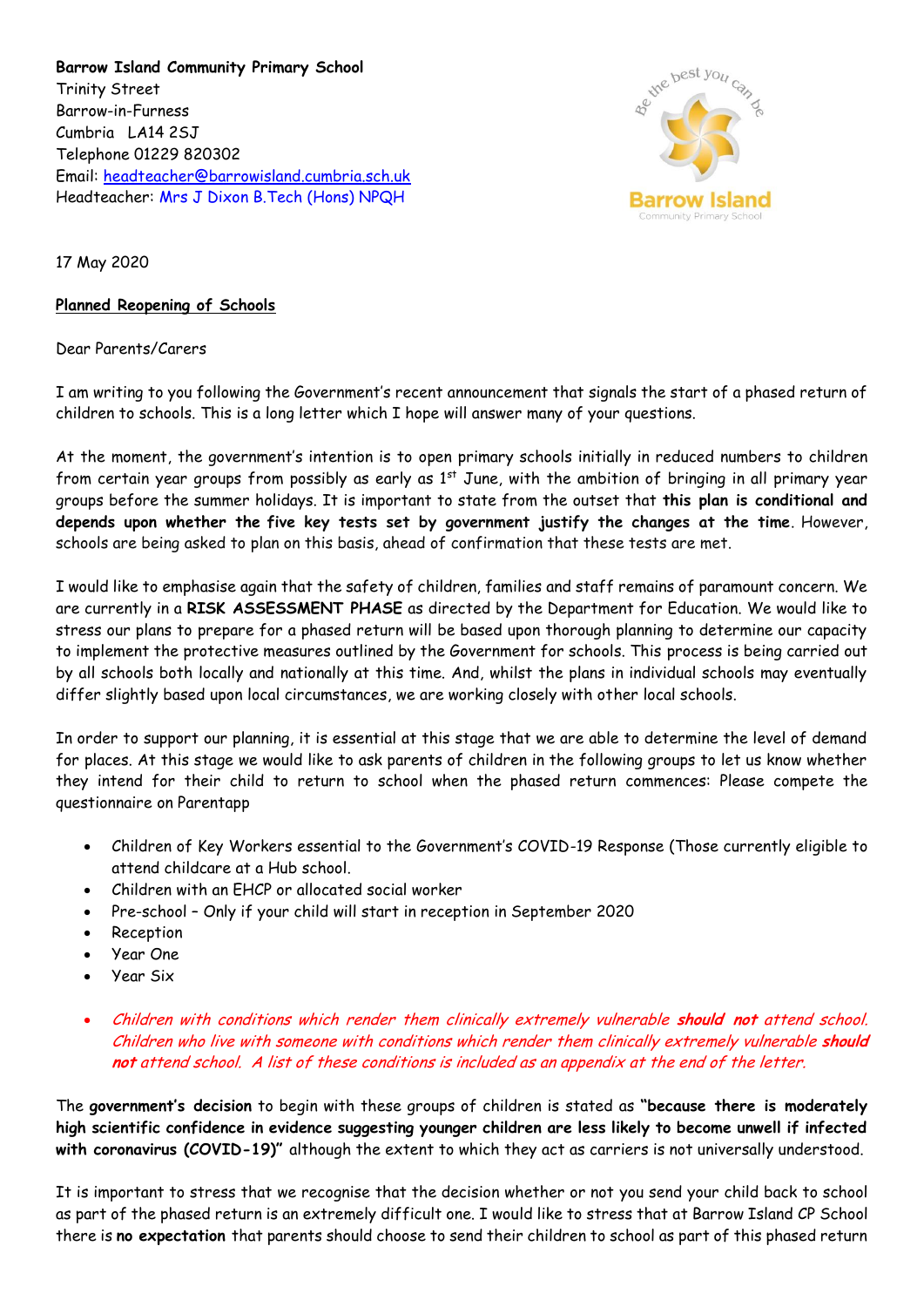should they not wish to. You should give careful consideration to the question before making a decision. During this period **attendance at school** will not be monitored in the usual way. Parents **will not** face consequences for non-attendance and schools **will not be held to account** for attendance levels.

You will appreciate that our final offer will be determined once the **risk assessment period** is satisfactorily completed by school leaders and governors and this is currently subject to change as further guidance is provided by the DFE, Local Authority and unions. However, preparations have begun based upon how we will implement the protective measures outlined by the government and what school may look like. I feel that an understanding of "what school might look like" will be invaluable when coming to your decision.

## **Preparations to implement protective measures outlined by the Government.**

The government recognises that, "unlike older children and adults, early years and primary age children cannot be expected to remain 2m apart from each other and staff". Therefore, protective measures recommended by the government will **not include social distancing as we have come to understand it**. Instead schools should take into account the following hierarchy of measures:

- Avoiding contact with anyone with symptoms
- Frequent hand cleaning and good food hygiene practices
- Regular cleaning of settings
- Minimising contact and mixing

At Barrow Island CP School we are working hard to put into place rigorous control measures to best meet these requirements. Parents should be advised that the safety of children, families and staff remain our highest priority. **We will always strive to reduce risk by adhering to the latest guidance and stringent safety practices however, we are unable to guarantee the complete removal of risk.** 

**Implications for school organisation as part of a phased return.**

- Pupils will work in groups of no more than 15 as recommended. Group-sizes will be determined by taking into account the needs of the children and the size of the room in which they will work. Wherever possible children will consistently be taught by the same staff member in order to reduce 'contact points'. **This may mean that your child will not be placed with their current teacher or based in their current classroom.**
- Groups of children (and adults) must be kept separate from each other at all times including in lessons, breaks and mealtimes wherever possible.
- In order to reduce 'contact points' the school timetable is likely to be staggered including: at the beginning and end of the school day, break times and meal times.
- Classrooms will be redesigned in order to promote safe practice. With older children this will mean an allocated table and the removal of additional furniture from classrooms. We recognise that younger children cannot be expected to remain at a desk for lengthy periods of time and so this may be managed by reducing group sizes further.
- Reduction in the number and nature of resources particularly play-based resources for younger children – to enable regular cleaning; and the removal of other furniture and resources from classrooms.
- Whilst most lessons will follow exactly the same format as per our daily home learning lessons, the school will place an emphasis on well-being and mental health.
- Staff ratios in the Early Years will remain in place
- All previously planned gatherings (KS2 concert, Leavers' Assembly, Sports Days, Friends' events) will not take place pending further guidance
- As part of our risk assessment, it is possible that staff might follow the advice of their professional bodies and choose to wear PPE in order to manage the risk of transmissions – particularly when administering first aid or supporting intimate care
- Stringent additional hand washing and cleaning will need to take place throughout the day to help manage the risk of infection. All children will be expected to comply without exception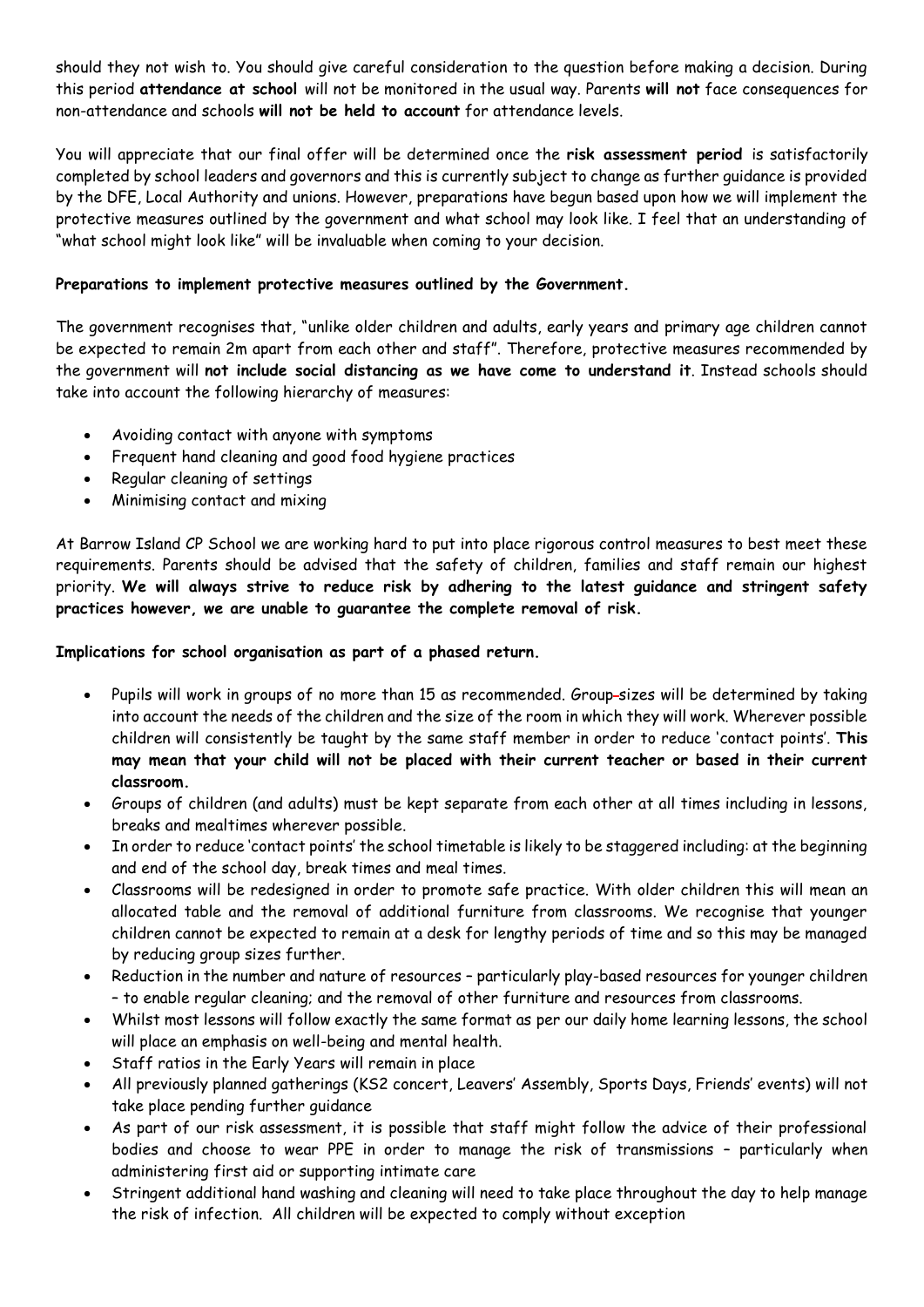- Pre-school children may be allocated sessions and will not be permitted to attend an additional setting during this period.
- Children and staff who present with COVID-19 symptoms will be isolated prior to being sent home. All children and staff will be eligible for a test for COVID-19 if displaying symptoms.

## **What you should do now**

We recognise the difficult decision placed on all of our families. We hope that you understand that the information provided in this letter is not aimed at causing any additional fear or anxiety. However, we feel that it is important that we provide some additional information on how we will implement protective measures in order to keep children, families and staff as safe as we are able and how these will impact on the day to day running of the school. **It should be remembered that risk cannot be entirely removed and so it is for parents to come their own decision based upon the information that we have provided.** 

In order to support us to complete our risk assessment and inform plans, we need your help. We would like **ALL**  parents of children in Pre-school (beginning with children starting in reception in 2020 ), Reception, Year 1 and Year 6 and those who are key workers essential to the Government's COVID-19 response who cannot make alternative childcare arrangements to complete the questionnaire on ParentApp no later than **Tuesday 19th May 2020**. We regret that an approach which allows pupils to attend on certain days on an ad-hoc basis may not be possible to enable us to prepare a plan which is stable, consistent and sustainable. It may also be necessary to delay the opening to a date soon after June  $1<sup>st</sup>$  as we respond to the ever-changing picture.

Responses will be used to help decide whether/how a safe return will be determined, as we work closely with our health and safety advisors and the local authority to follow the government advice on reducing risk. We will then advise you of finalised plans as soon as we are able.

I would like to thank all parents for their cooperation and support of the school during this challenging time. Whilst, we know that home schooling in itself presents problems we are so impressed with how this has been handled. The teachers have loved receiving emails of what the children have been up to and we've enjoyed posting some examples on the website. On a personal note, thank you for trusting the school to do its best for your children.

Stay safe!

Janet Dixon Headteacher